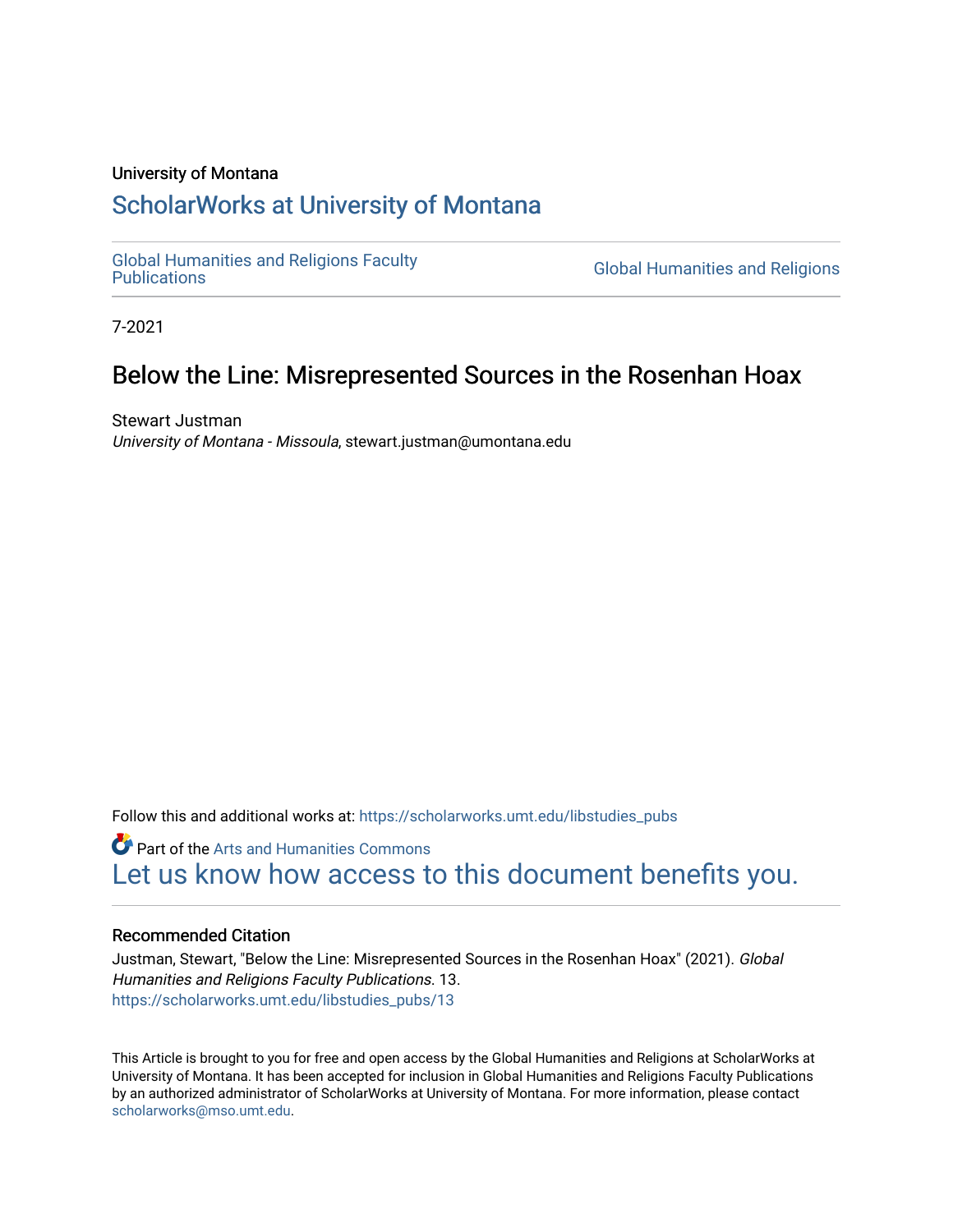Below the Line: Misrepresented Sources in the Rosenhan Hoax

# **Abstract**

Though footnotes may seem like technicalities in the sciences, work in these disciplines is by no means independent of textual sources. How often are sources checked? In the unique case of D. L. Rosenhan's celebrated—and as we now know, fabricated—study 'On Being Sane in Insane Places', a review of any of several listed sources (or even an ordinarily attentive reading of the text itself) would have suggested strongly that something was not right. Had readers examined Rosenhan's sources with ordinary care, so many misrepresentations would have been uncovered that the credibility of the entire performance would have come into question. In the absence of due diligence, serious abuses can, and in this instance did, go undetected for decades. Regardless of the presumption that the humanities are tied to pre-existing texts as the sciences are not, or even that the sciences free us from dependence on the past and its works, the evaluation of published work will require the scrutiny of sources as long as sources are used.

# **Visible But Ignored**

Shadowing the medical and psychiatric literature is a body of information of unknown magnitude consisting of clinical-trial data withheld from publication.<sup>1</sup> Necessarily, this dark matter is invisible to readers of the literature. However, certain information seems to possess a degree of invisibility despite being part of the literature itself: footnotes. After all, it is not an article's sources but its findings, in particular its novel or striking findings, that solicit interest. A long train of footnotes at the end of an article strikes us as tiresome, like a parade that lasts so long that the spectators go home.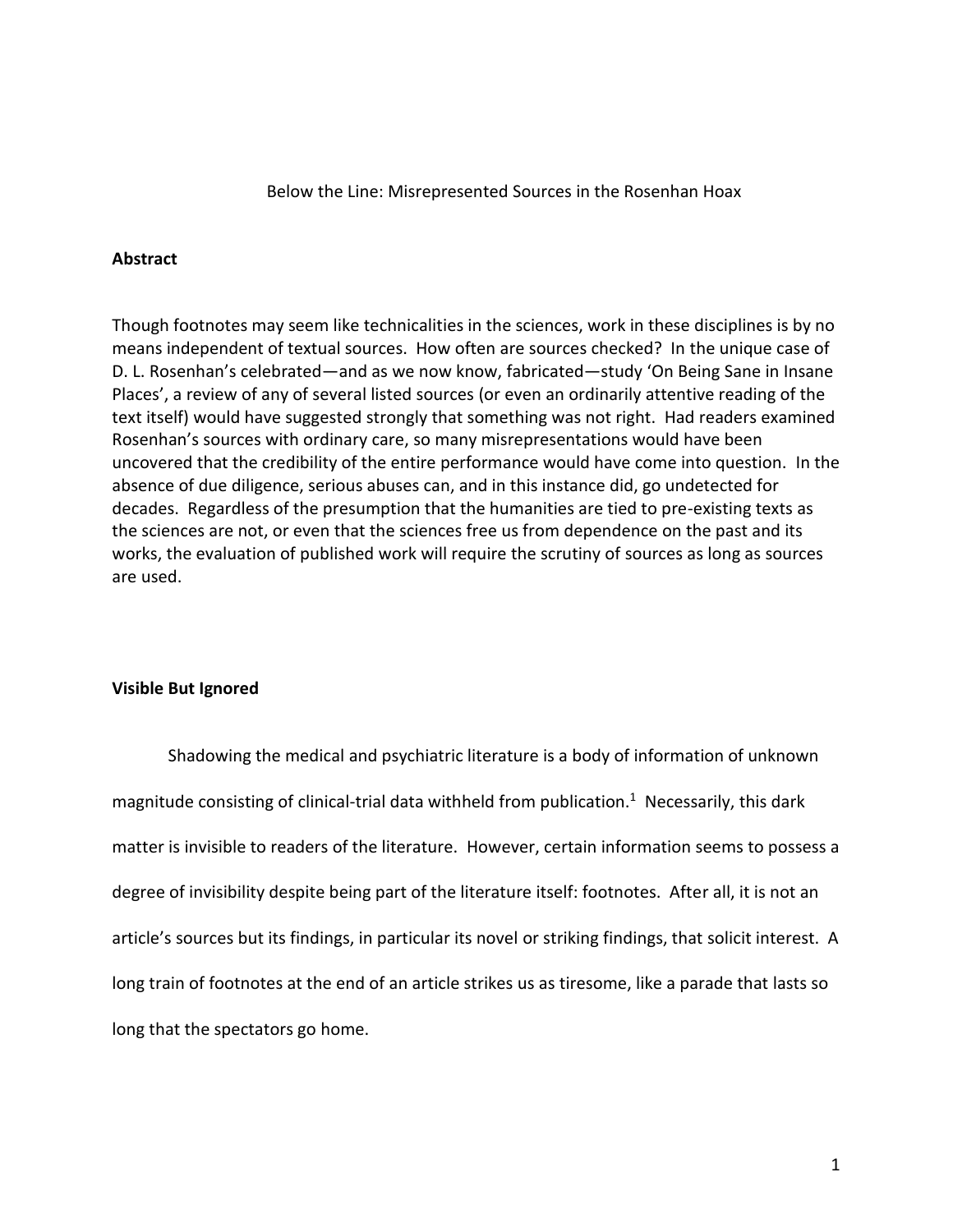To the impatient reader, footnotes in a discipline like medicine or psychiatry are at once a tedious formality and a distraction from the page, and attaching importance to them may seem like a great stir over very little, in the tradition of the private war between Gibbon and a sniping critic over 383 references in two chapters of his *Decline and Fall of the Roman Empire*. 2 But neglect has its costs. As a result of the general disinclination to look into footnotes, an article can sit squarely in the spotlight for years on end without irregularities in its use of source material attracting notice. Almost a half century elapsed before two investigators discovered a slew of misreported data in the article generally recognized as the foundation of the immense literature on the placebo effect, Beecher's 'The Powerful Placebo'.<sup>3</sup> A unique beneficiary of the inattention to footnotes is D. L. Rosenhan's famous exposé of incompetence and outright inhumanity in American psychiatric hospitals, 'On Being Sane in Insane Places' (1973),<sup>4</sup> to which a series of references is attached like a certificate of authenticity. These references seem to have been accepted at face value. Not even Rosenhan's critics caught on to his distortion of cited sources, beginning in the very first footnote.

#### **Misrepresentations**

Rosenhan's stunning article appeared at a critical hour in the history of American psychiatry. Not only was the reigning psychodynamic model under strong challenge, not only was the American Psychiatric Association (APA) locked in a civil war over the diagnosis of homosexuality,<sup>5</sup> but the profession suffered damaging attacks on its legitimacy and credibility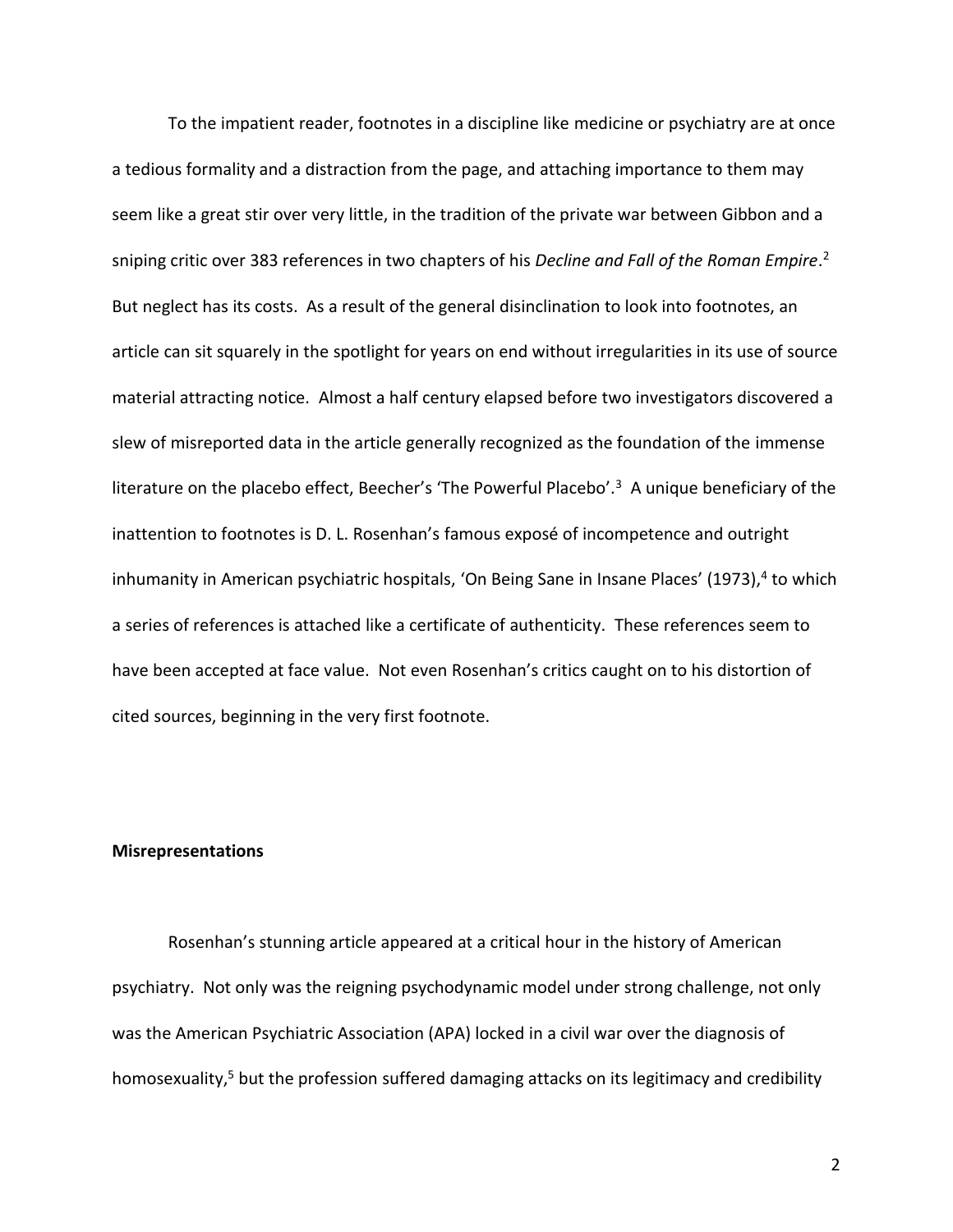at the hands of persuasive critics. Of these attacks, Rosenhan's article, published in no less a journal than *Science*, stands out as certainly the most dramatic and potentially the most devastating. Ironically enough, its sheer dangerousness made it politically useful to the figure who would soon lead the APA's effort to construct a new diagnostic system (to be known as DSM-III): Robert Spitzer. Spitzer's successor Allen Frances once remarked that if not for 'On Being Sane in Insane Places', Spitzer 'could never have done what he did with DSM-III',<sup>6</sup> implying that the existential threat to psychiatry posed by Rosenhan gave Spitzer what he needed to rally the APA behind the cause of diagnostic reform.

An immediate cause célèbre, 'On Being Sane in Insane Places' recounts an experiment in which eight sane individuals, including the author, presented at twelve psychiatric hospitals, claiming to have heard voices say improbable things like 'Thud'. Diagnosed as suffering from schizophrenia in every case but one, they were held an average of 19 days despite giving no sign of abnormality, and were treated with the utmost contempt. Such was the malign power of the diagnostic label attached to the pseudo-patients (as Rosenhan calls them) that it poisoned the perception and judgement of all concerned and *remained* attached for no other reason than that it was applied in the first place. In Rosenhan's telling, the real insanity lies in the institution of the psychiatric hospital; hence the paper's title. How odd, then, that he would have us believe that 'the administrator and the chief psychologist' of one of these madhouses colluded with him when he got himself admitted<sup>7</sup>—a detail that mirrors the 1952 report of an anthropologist who indeed smuggled himself into a psychiatric hospital with the knowledge of 'two members of the senior staff',<sup>8</sup> albeit not with the intention of hoaxing and shaming the institution.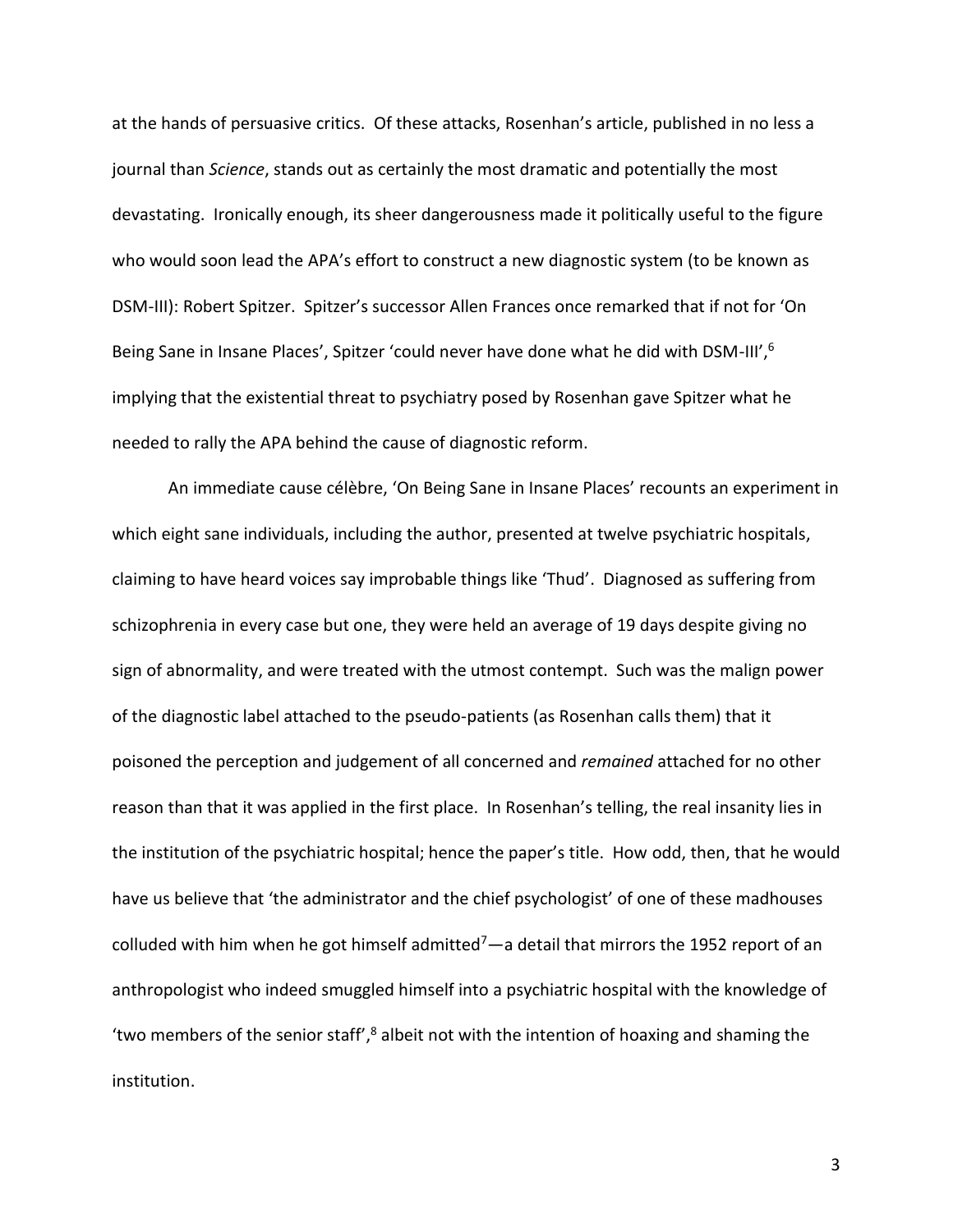It turns out that the Rosenhan hoax really was a hoax. In 2019 an investigator who obtained Rosenhan's notes and tracked down every lead concluded that no such study as the one he reported ever took place.<sup>9</sup> (Though Rosenhan did sham his way into Haverford State Hospital in Pennsylvania under a false name, he told the doctor more than a thin story about hearing voices: he alleged that he was 'sensitive to radio signals and could hear what people are thinking', <sup>10</sup> and that he put copper over his ears for his own protection, all of which makes the diagnosis of schizophrenia much less casual than it appears in his paper.) By 2019, of course, Rosenhan's study had been legendary for so long that its falsehoods had become, for many, conventional wisdom. But the honesty of 'Insane Places' could and should have been questioned at the time. While few besides Spitzer seem to have suspected that Rosenhan's report was a fabrication, anyone who read it with ordinary care should have been able to see that something was not right.

Though the study protocol supposedly had the pseudos 'cease simulating *any* symptoms of abnormality' upon admission,<sup>11</sup> in Rosenhan's account they exhibited no outward symptoms in the first place. They heard voices, but neither their speech nor behaviour was at all disordered. (With great disingenuousness, Rosenhan later said that the study protocol called for the volunteers to simulate one and only one symptom—auditory hallucinations—in order to lessen the psychological demands on them.) $^{12}$  The symptom of hearing voices was well chosen as it accounts almost credibly for the reported fact that each and every pseudo was admitted, even though public hospitals at the time actually admitted about only 40% of voluntary patients, as documented by a source identified by Rosenhan as critical of his point of view;<sup>13</sup> and all hospitals but one in the Rosenhan study were supposedly public. On the other hand,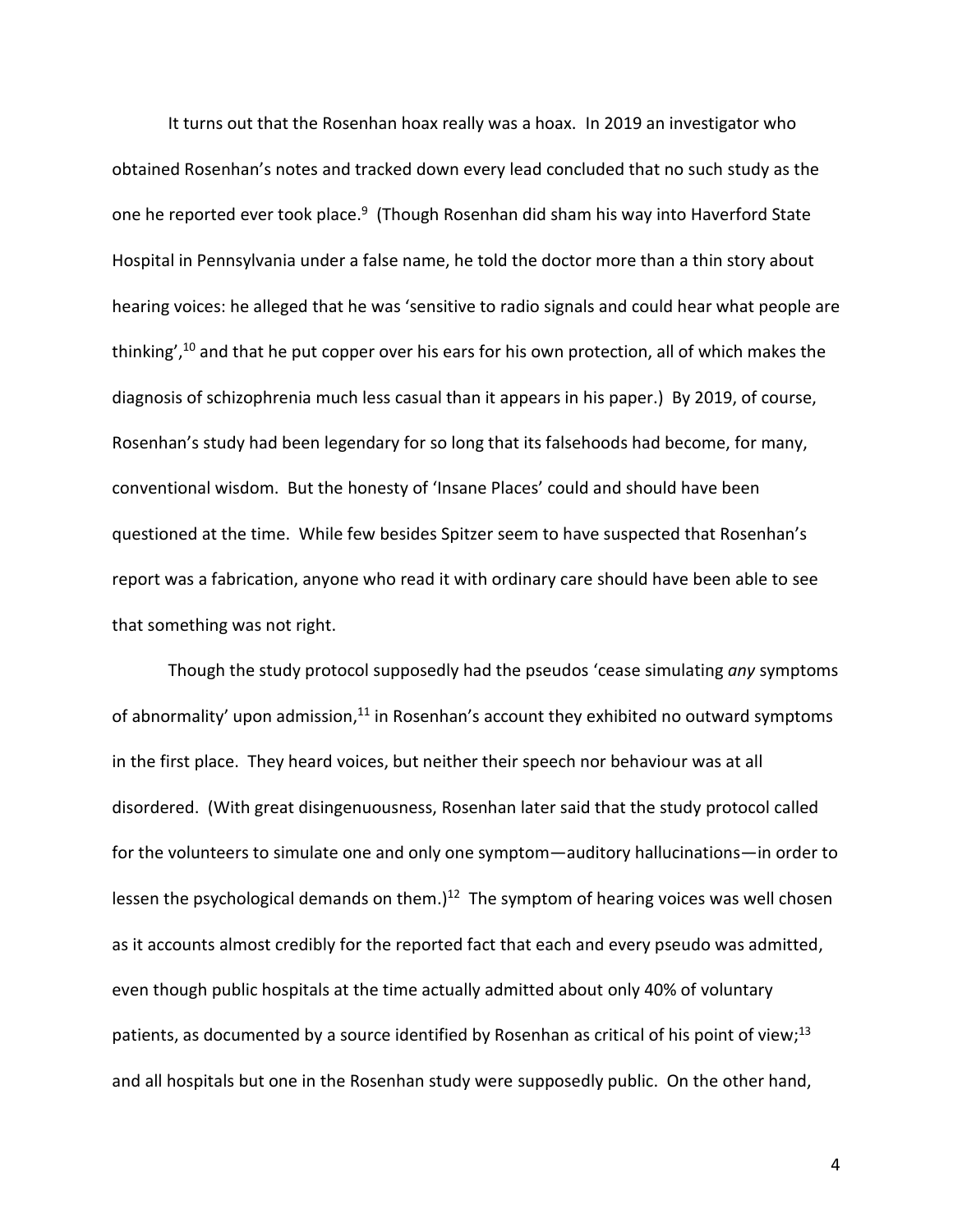the normality of the pseudos' speech and behaviour at the hospital door destroys Rosenhan's claim that the institutions failed in every instance to register a clear and obvious change of demeanour once the volunteers were admitted. No change of demeanour occurred. The argument of 'Insane Places' falls to the ground upon an ordinarily careful reading of its text.

If psychiatric hospitals were as wedded to their own preconceived notions as Rosenhan and other exponents of labeling theory contend, it's a wonder the volunteers were discharged in less than three weeks, on average. Possibly Rosenhan wanted to convey the experience of the many patients in such hospitals whose stay was brief, a group that actually made up the majority at the time.<sup>14</sup> But precisely because their stay was brief, the pseudos in 'Insane Places' simply do not have time to incur the worst of the alleged effects of labeling.

According to Rosenhan, the ultimate harm of diagnostic labels such as those supposedly applied to the pseudos is that the patient *over time* comes to internalize them and even live them out. As he says, 'Eventually, the patient himself accepts the diagnosis, with all of its surplus meanings and expectations, and behaves accordingly'.<sup>15</sup> Not once in 'Insane Places' is this ominous process borne out. Not the pseudo-patient held for 52 days, not one of the seven or eight discharged with a diagnosis of 'schizophrenia in remission' (as if the disease were dangling over their heads, ready to strike at any time), not even the long-term patients among whom the pseudos were housed are ever shown acting out the disorder they have been labeled with. Just as the behaviour of the pseudos does not support the argument that the staff's perception was distorted by the label affixed to them, so the behaviour of one and all fails to illustrate the power of labels over patients. In both cases the text of 'Insane Places' clearly fails to support its own polemic.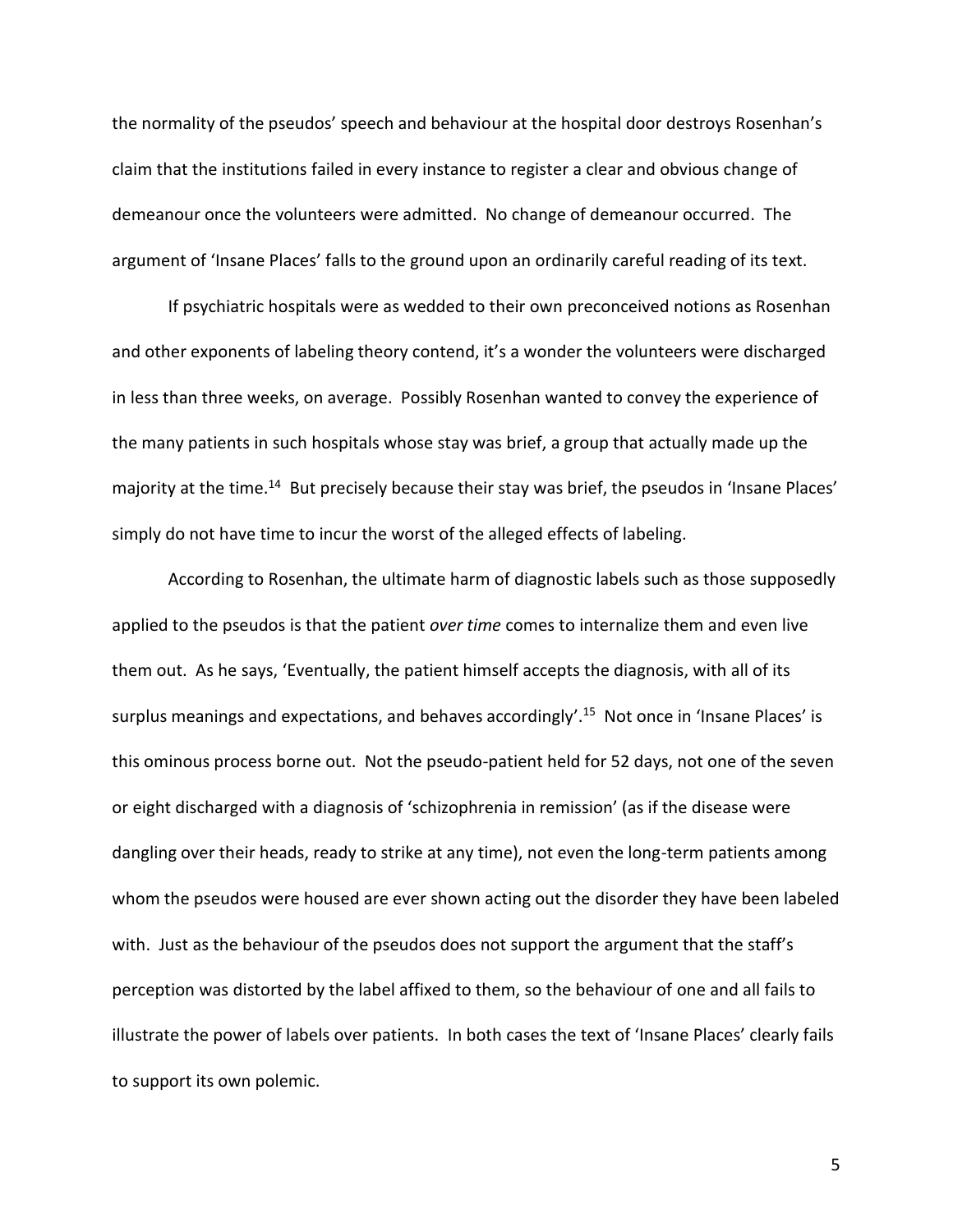On what, then, does Rosenhan rest the audacious claim that a diagnosis once imposed becomes the patient's fate? On one of the cardinal works of the anti-psychiatry movement, Scheff's *Being Mentally Ill*. 16

The sentence 'Eventually, the patient himself accepts the diagnosis, with all of its surplus meanings and expectations, and behaves accordingly' is footnoted, with the following reference:

#### T. J. Scheff, *Being Mentally Ill: A Sociological Theory* (Aldine, Chicago, 1966)

Note the subtitle. Rosenhan validates what he presents as a statement of fact by referring to a theory. But a theory can't validate a statement of fact, still less such an expansive claim as that a psychiatric label will inevitably realise itself at the patient's expense. Evidently Rosenhan didn't really see the need to verify the theory of labeling, since as we now know he never actually conducted the study recounted in the pages of *Science*.

The reader who advances beyond the subtitle of Scheff's monograph will find that after discussing the power of psychiatric labels to shape behaviour, colour the patient's selfconception, and lock in deviations from the norm, the author progressively qualifies his claims until little is left—certainly not enough to serve as a foundation for a principle of inevitability. Thus, on p. 101 of the edition of *Being Mentally Ill* cited by Rosenhan, in the Conclusion of the study's central chapter, Scheff concedes that 'many of the hypotheses suggested are largely unverified', and on p. 152 he summarizes the state of the evidence as follows: 'There is some evidence that too hasty exposure to psychiatric treatment may convince the patient that he is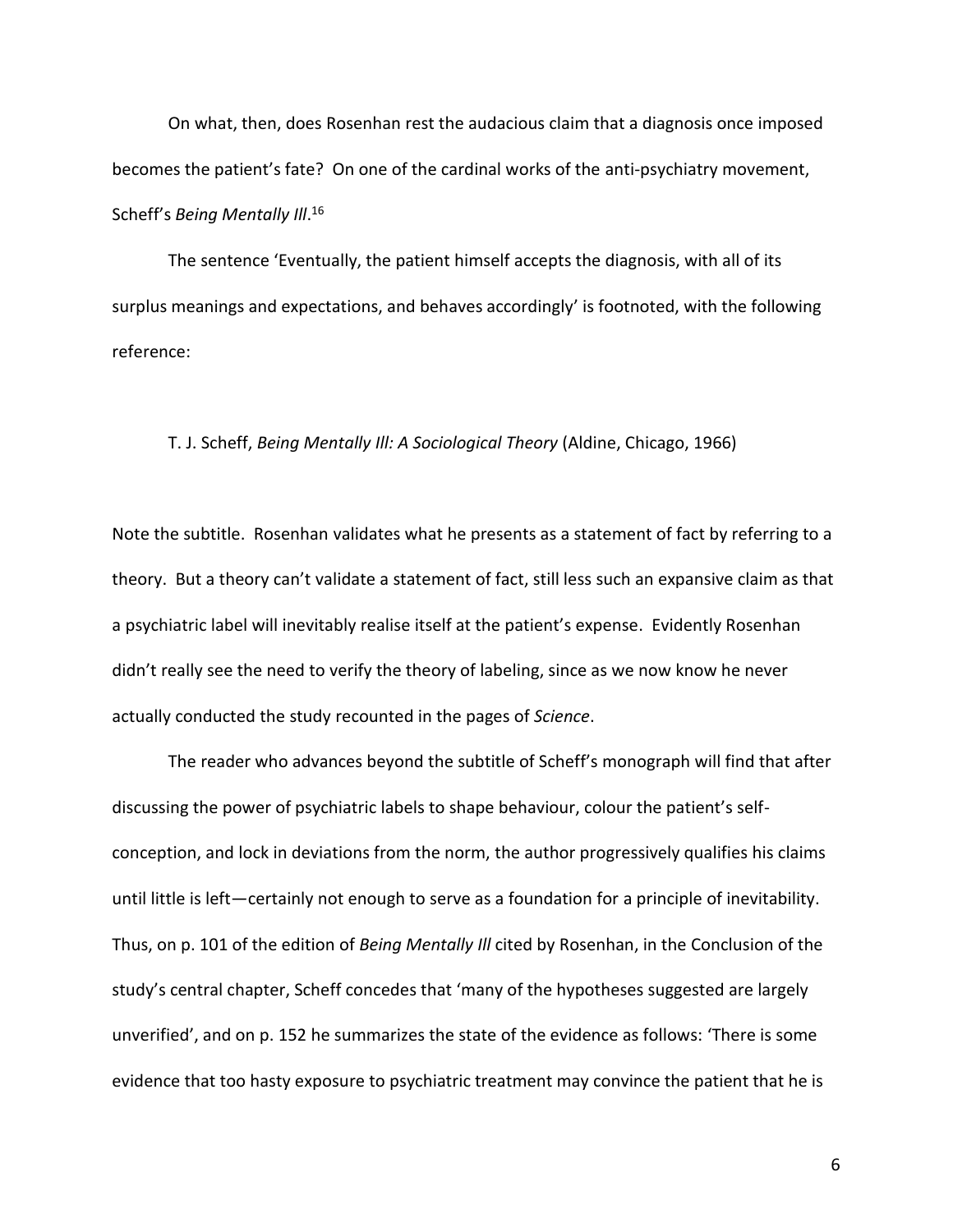"sick," prolonging what might have been an otherwise transitory episode'. One qualifier is piled on another: 'some'; 'too hasty'; 'may'; 'might have been'. Far from supporting the law that the label inevitably crushes the patient, Scheff's evidence is too weak to support anything.

If it's possible to dilute even further a claim already so attenuated, Scheff does just that in his monograph's Conclusion. Writing of himself in the third person, he encapsulates his case for the labeling theory as follows:

Acknowledging that the evidence was far from complete, both in amount and quality, the author concluded that the existing state of evidence favored this sociological theory, perhaps only slightly . . . Obviously the author is predisposed to accept the theory, and may not have been sufficiently impartial in his selection and evaluation of the evidence. Other investigators, more objective than the author, might review the state of evidence and come to a contrary conclusion.<sup>17</sup>

As if conscience-stricken, Scheff concludes the case for his theory with a sort of apology for the theory itself. Reviewing *Being Mentally Ill* in 1968, Rosenhan noted that it propounds 'a theory in terms of nine testable propositions', neglected to note the state of the evidence, and praised the author for 'preferring the modest to the flamboyant statement'.<sup>18</sup> In 'Insane Places' Rosenhan prefers the flamboyant to the modest, conceals Scheff's qualifiers and disclaimers, cites his theory as if it had the status of a law, and reports his own study as a confirmation of the theory even though it bears out not at all the baleful effect of diagnosis on patients, no matter whether they are held indefinitely in an 'insane' institution or have a suggestive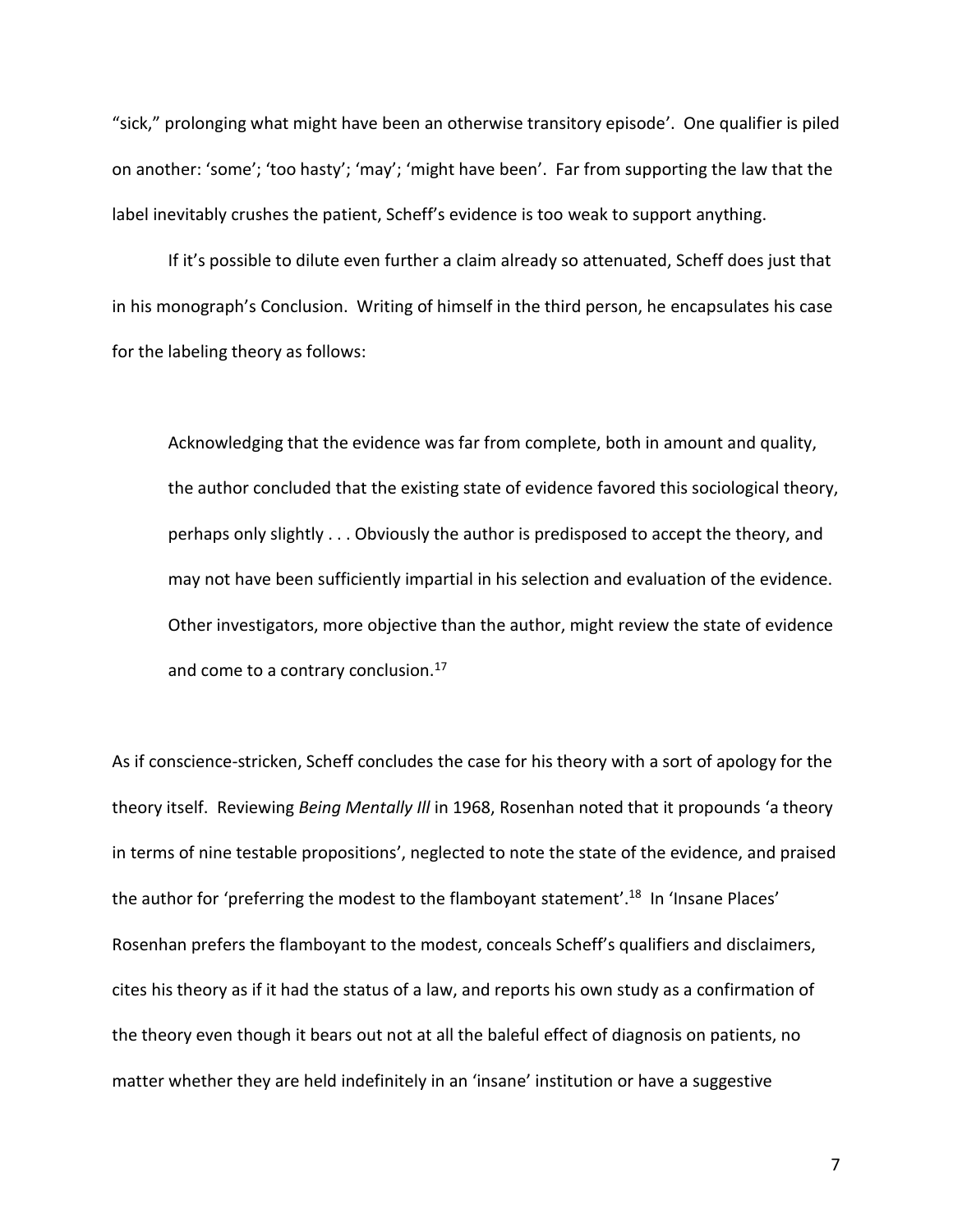diagnosis like 'schizophrenia in remission' impending over them like an ill omen. Scheff squared the circle in 1974 by holding up the Rosenhan study as strong corroboration of his theory of the social origin of mental illness.<sup>19</sup>

Scenting fraud in 'Insane Places', Spitzer answered the allegation of wholesale misdiagnosis with a study of his own, refusing to conceal the identity of the hospitals he put to the test and implicitly challenging Rosenhan—in a footnote—to do the same.<sup>20</sup> Once Spitzer came into possession of medical records proving the dishonesty of Rosenhan's anonymized account of his own admission into Haverford State Hospital, he could have exposed Rosenhan at any time. For reasons of his own he kept the secret. But just as anyone who reads 'Insane Places' with ordinary care can see that it does not support its own allegation that the unnamed hospitals failed to notice an obvious change in the pseudo-patients' behaviour upon admission, so any reader who follows up on Rosenhan's citation of Scheff catches on to his opportunistic use of the latter's text. The evidence in this instance is not confidential but in the public domain.

Nor does Rosenhan confine his unscrupulous handling of source material to Scheff. He abuses sources right and left—so many that it's a wonder that none of the cited authors seem to have cried foul.

In defense of the proposition that the mentally ill are 'society's lepers',<sup>21</sup> Rosenhan cites a 1970 article by Sarbin and Mancuso which, as it happens, strongly implies that the allegedly intolerant general public would see no reason to hospitalize someone who behaves as innocuously as the pseudo-patients in 'Insane Places'. 'The survey data have shown repeatedly that only persons who exhibit the most exaggerated deviations will be regarded as mentally ill,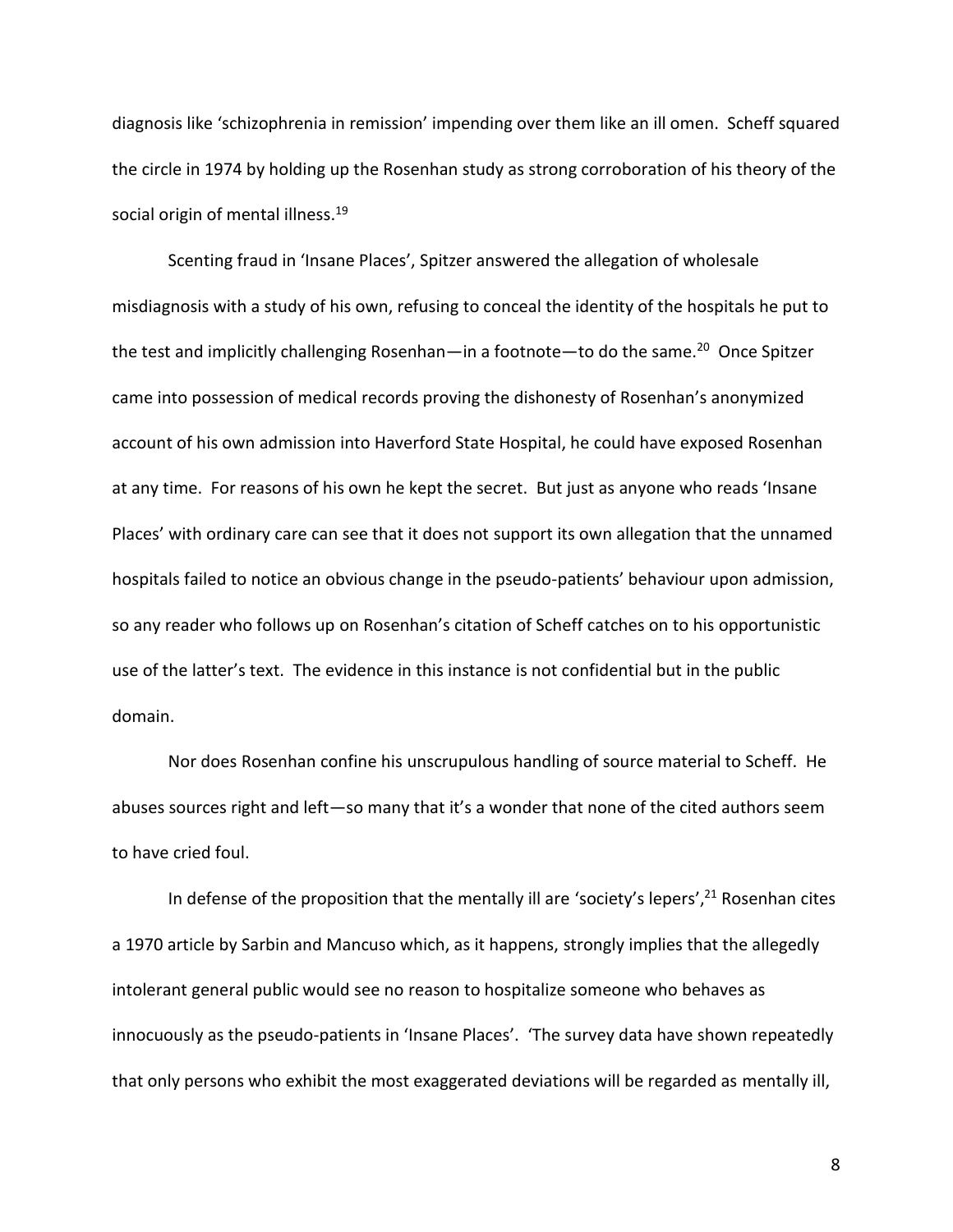and even when this is done, the general public only infrequently makes the recommendation that such persons be hospitalized'.<sup>22</sup> So much for the notion that society demands the sequestration of the mentally ill in the psychiatric equivalent of a leper colony. Another of Rosenhan's cited sources disputes the cliché of public abhorrence of the mentally ill, reporting that 50% of respondents 'could imagine themselves falling in love with someone who had been mentally ill', 81% 'wouldn't hesitate to work with someone who had been mentally ill', 85% agreed that 'people who have some kinds of mental illness can be taken care of at home', and 60% agreed that 'people who have been in a state mental hospital are no more likely to commit crimes than people who have never been in a state mental hospital'.<sup>23</sup> Predicated as they are on the impermanence of mental illness ('someone who had been mentally ill'), several of these responses belie Rosenhan's contention that the public believes mental illness 'endures forever'.<sup>24</sup> Doubly suspect is Rosenhan's suggestion that just as, or perhaps even because, the public allows its response to the mentally ill to be dictated by their label, so do those in charge of mental hospitals.

Also cited by Rosenhan is a 1965 study by Farina and Ring testing the theory that the mentally ill person is 'a prisoner of his own reputation', very much like the admitted pseudos who find themselves treated as insane despite behaving perfectly normally. (As Farina and Ring say, the prejudice against the mentally ill 'can color the perception of a person believed to be mentally ill even when his behavior is, by all objective standards, "normal"'.)<sup>25</sup> Following this build-up, the authors report an experiment in which paired undergraduate psychology students, one of them falsely identified as having a history of mental illness, play a child's game that involves rolling a ball through a maze. The experiment itself—literally child's play—is so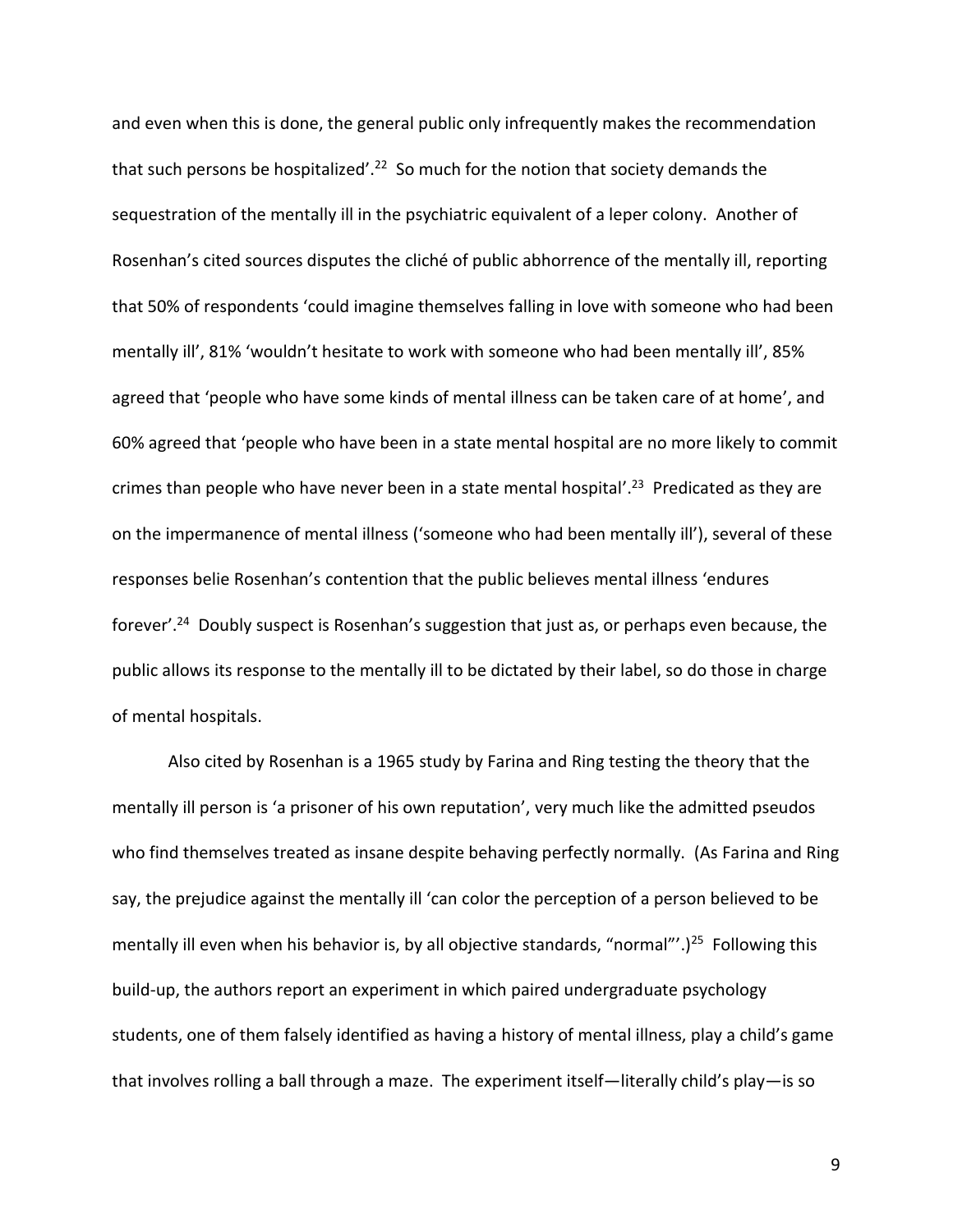obviously out of keeping with ominous themes like the victimization of the mentally ill that the authors concede that it could be considered 'superficial'.<sup>26</sup> It hardly bears the weight assigned to it by Rosenhan. And one wonders why, if the pseudos were 'prisoners' of others' entrenched misconceptions, they were released.

In connection with the issue of the arbitrariness of psychiatric categories, Rosenhan cites, among other sources, an article by Derek Phillips that has nothing to do with that topic and does not even mention psychiatric diagnosis.<sup>27</sup> After making the provocative claim that diagnosed psychiatric patients are condemned to live out their label, Rosenhan returns to the theme of arbitrariness, referring to an article by Zigler and Leslie Phillips said to demonstrate that 'there is an enormous overlap in the symptoms presented by patients who have been variously diagnosed<sup>'28</sup>: a point which, in turn, has nothing to do with the topic of noxious diagnoses. Rosenhan does not note that the article in question ('Psychiatric Diagnosis: A Critique') censures the excesses of labeling theory, in particular the indiscriminate rejection of psychiatric categories.<sup>29</sup> In direct opposition to Rosenhan, the authors *defend* the principle of psychiatric classification. They do not consider the diagnosis of schizophrenia (for example) a meaningless but highly prejudicial tag, as in 'Insane Places'; on the contrary, they observe that by carefully delineating symptoms one can distinguish 'those schizophrenics with good prognosis' from 'those with poor prognosis'.<sup>30</sup> It is hard to know why Rosenhan mentions Zigler and Phillips other than to project an appearance of scholarship or perhaps make a tactical retreat from a sensational claim about the power of labels for which he can offer no support even in a piece of fiction.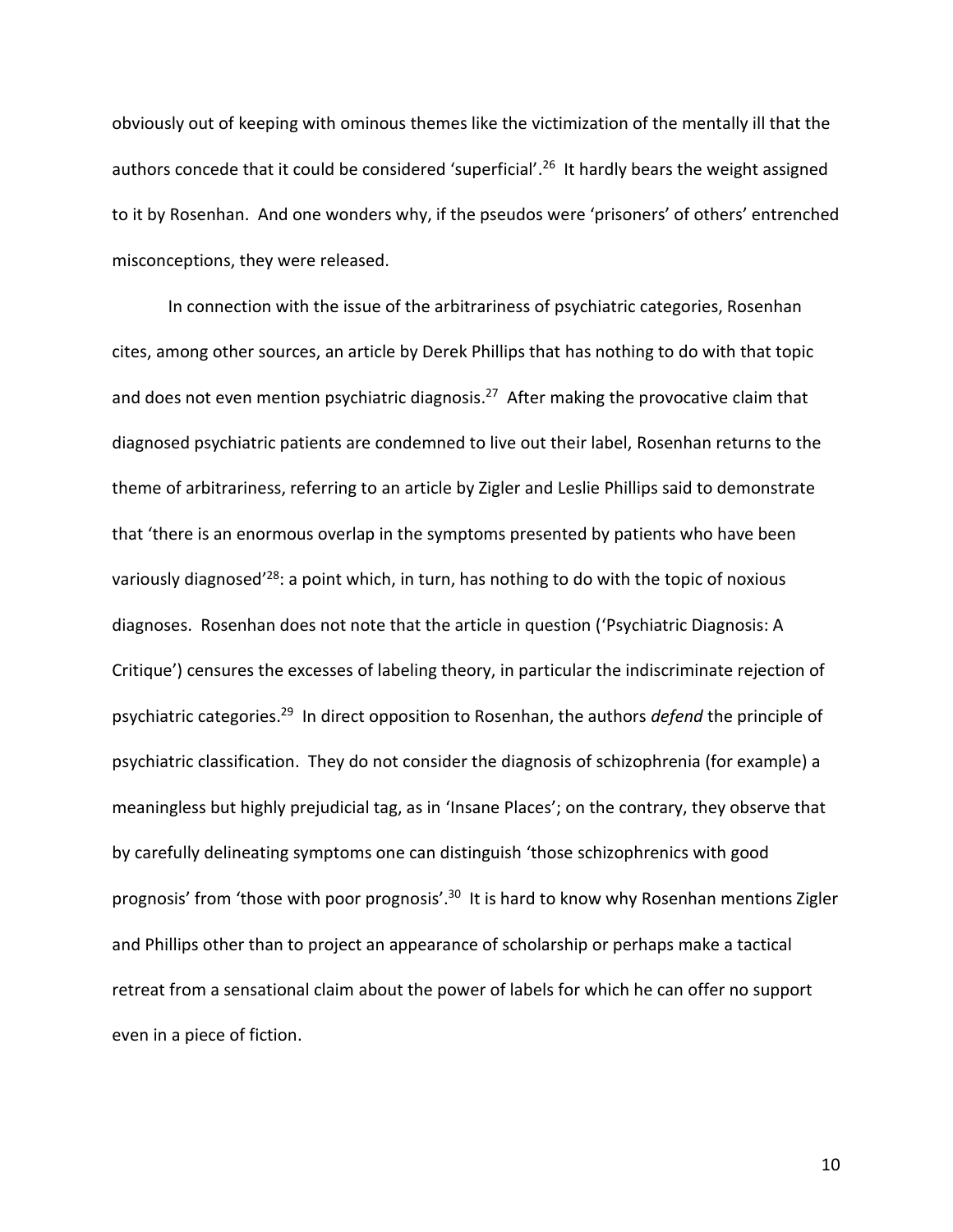However, by mentioning Zigler and Phillips as if they somehow corroborated his polemic, Rosenhan opens himself to the charge of using sources dishonestly. It is not just that he obscures the authors' thoughtful analysis of psychiatric classification. The fact is that the same authors, in the same year, in the same journal offer evidence against the inflammatory thesis that labels themselves dictate the outcome of cases. They do so by showing a correlation between clinical outcome and maturity or social competence.<sup>31</sup> Rosenhan's non-mention of the latter article, even as he misleadingly cites its companion, exemplifies the dishonest handling of sources in 'Insane Places'—a practice that should have called his article into question decades before he was exposed as an academic trickster.

Following the publication of 'Insane Places', Rosenhan went on to test the limits of audacity by toying with an identified source. In a retrospective comment on the controversy he incited, he noted that he and his confederates were not the first to study a psychiatric hospital covertly from within. In what now looks like a private joke, he wrote,

More than two decades earlier, Caudill (1958; Caudill, Redlich, Gilmore, & Brody, 1952), had spent considerable time in a psychiatric hospital simulating a florid pattern of symptomology throughout. He was consumed with guilt over deceiving his colleagues and his report of his experiences was an excruciating warning to subsequent scientific generations that such elaborate deceptions can have enormous personal consequences.32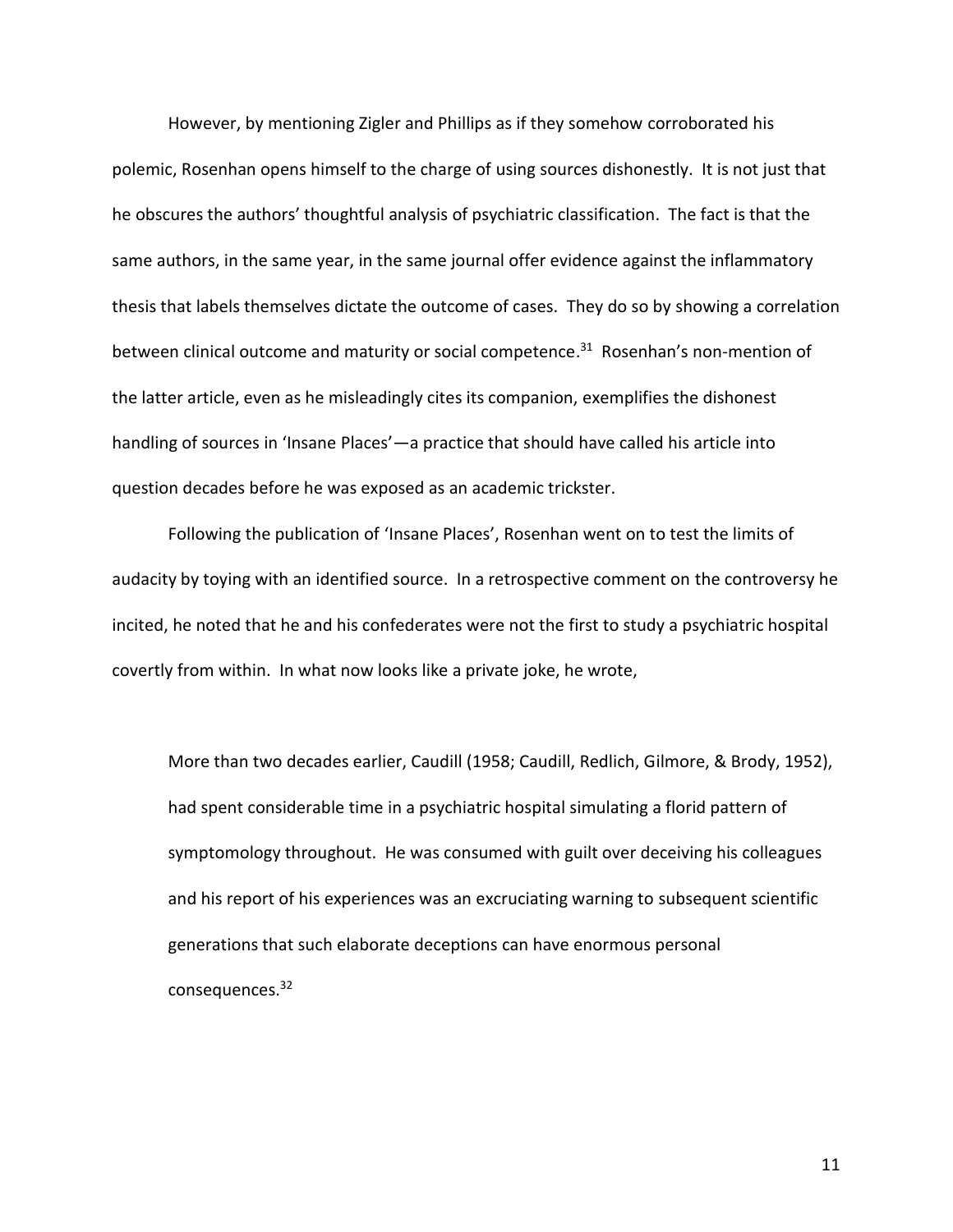As brief as it is, this statement abounds with misrepresentations and concealments. In the investigation reported in the 1952 article, Caudill spent two months undercover in a psychiatric hospital with the permission of two administrators, $33$  unlike all of Rosenhan's supposed confederates. (While Rosenhan could have answered his critics by reiterating that he too had authorization for impersonating a patient, something evidently deterred him from repeating this rather bold lie.) Caudill did not simulate his way through the door. His intent was not to expose the insanity of the institution but to learn about the patients' behaviour with one another, especially their group dynamics. According to the circumstantial account given in the 1952 article, inside the hospital Caudill exhibited no florid symptoms, unless playing bridge falls into that category. Dissatisfied with the results of this covert exercise, Caudill undertook a lengthier study in 1952-53 in propria persona, not as a pseudo-patient. Though he did come to feel that the price of conducting undercover research was 'too high', $34$  he did not suggest that anyone following in his footsteps should take care to fake only a single symptom (as Rosenhan purports), still less that someone brave enough to shoulder an enormous burden of guilt can reveal the inner workings of a psychiatric hospital as no one else can.

Three investigators who refer to Caudill present their own undercover experiences in a 1970 article cited in 'Insane Places'.<sup>35</sup> It seems curious that Rosenhan's account of the ordeal of confinement bears only a vague resemblance to theirs, which underlines the 'fear of betrayal' that seizes the admitted patient, the 'agitated boredom' that sets in, and an elaborate exchange system serving to condition the inmate to his or her surroundings. If Rosenhan and his confederates had been overcome with a virtually paranoid fear upon admission, or had exhibited constant agitation, or had even adapted to a humiliating system of petty barter, it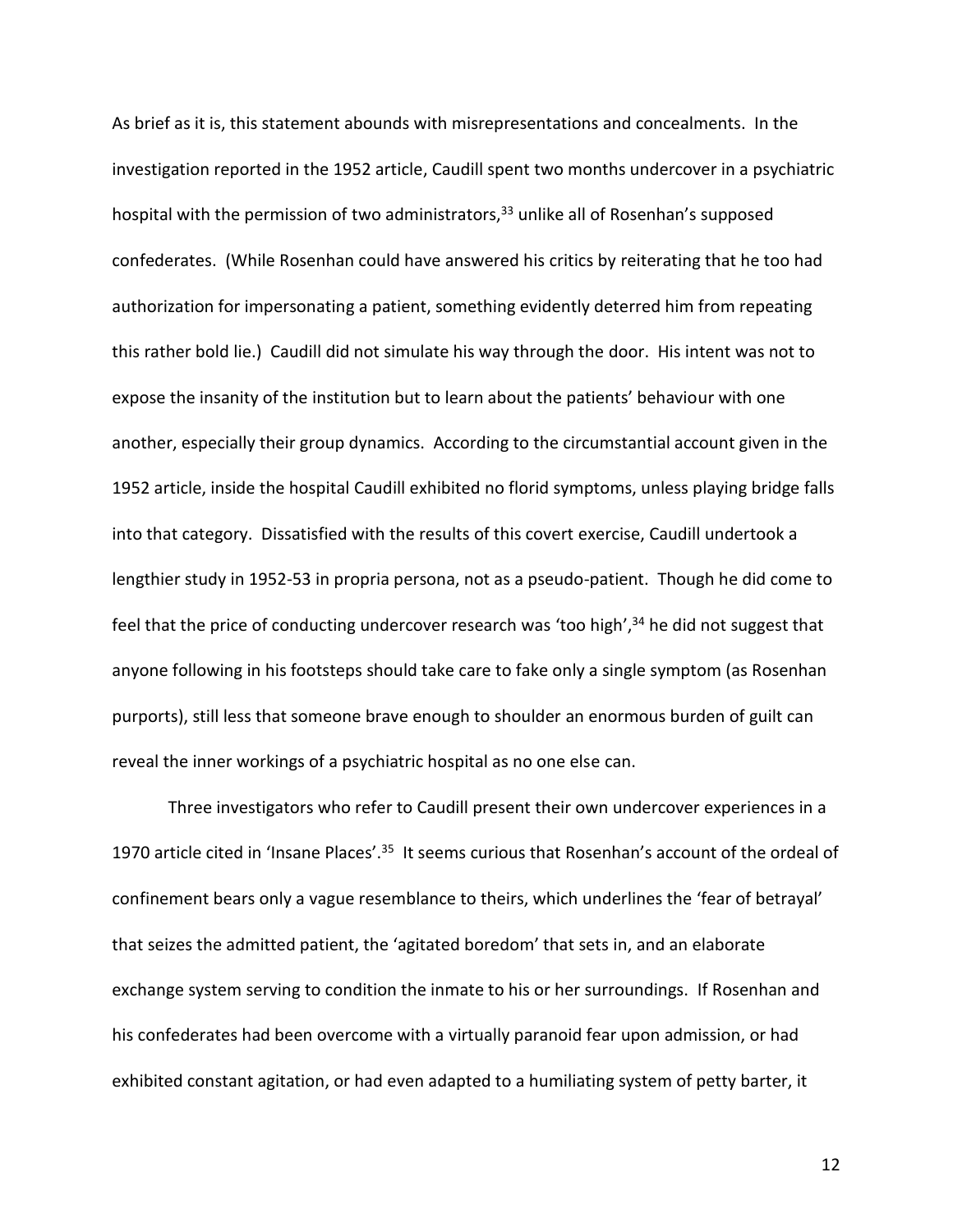would have been much more difficult to maintain that their behaviour was nothing short of perfectly normal.

#### **Due Diligence**

The Rosenhan experiment of course never took place, but if it had, its originality would have consisted in the author's appropriation of the Caudill precedent and clever use of labeling theory. In other words, 'On Being Sane in Insane Places' is thoroughly enmeshed in the existing literature; and this being so, its use of sources could and should have been investigated by its readers, especially its critics.

Some of Rosenhan's readers may have assumed that his exposé had already been source-checked (it appeared in *Science*, after all) or that inspecting footnotes may befit a backward-looking discipline but not an advancing one. But regardless of the presumption that the humanities are tied to pre-existing texts as the sciences aren't, or even that the sciences free us from dependence on the past and its works, the evaluation of literature will require the scrutiny of sources as long as it uses them. And the review of sources in a medical or psychiatric or social-scientific paper calls for the same sort of care required by the evaluation of textual evidence wherever else it is found.

 While a reader confronted with a lengthy list of references may scarcely know where to begin, a good place to start might be the first entry. The first footnote in 'Insane Places' attaches to the statement, 'More generally, there are a great deal of conflicting data on the reliability, utility, and meaning of such terms as "sanity", "insanity", "mental illness", and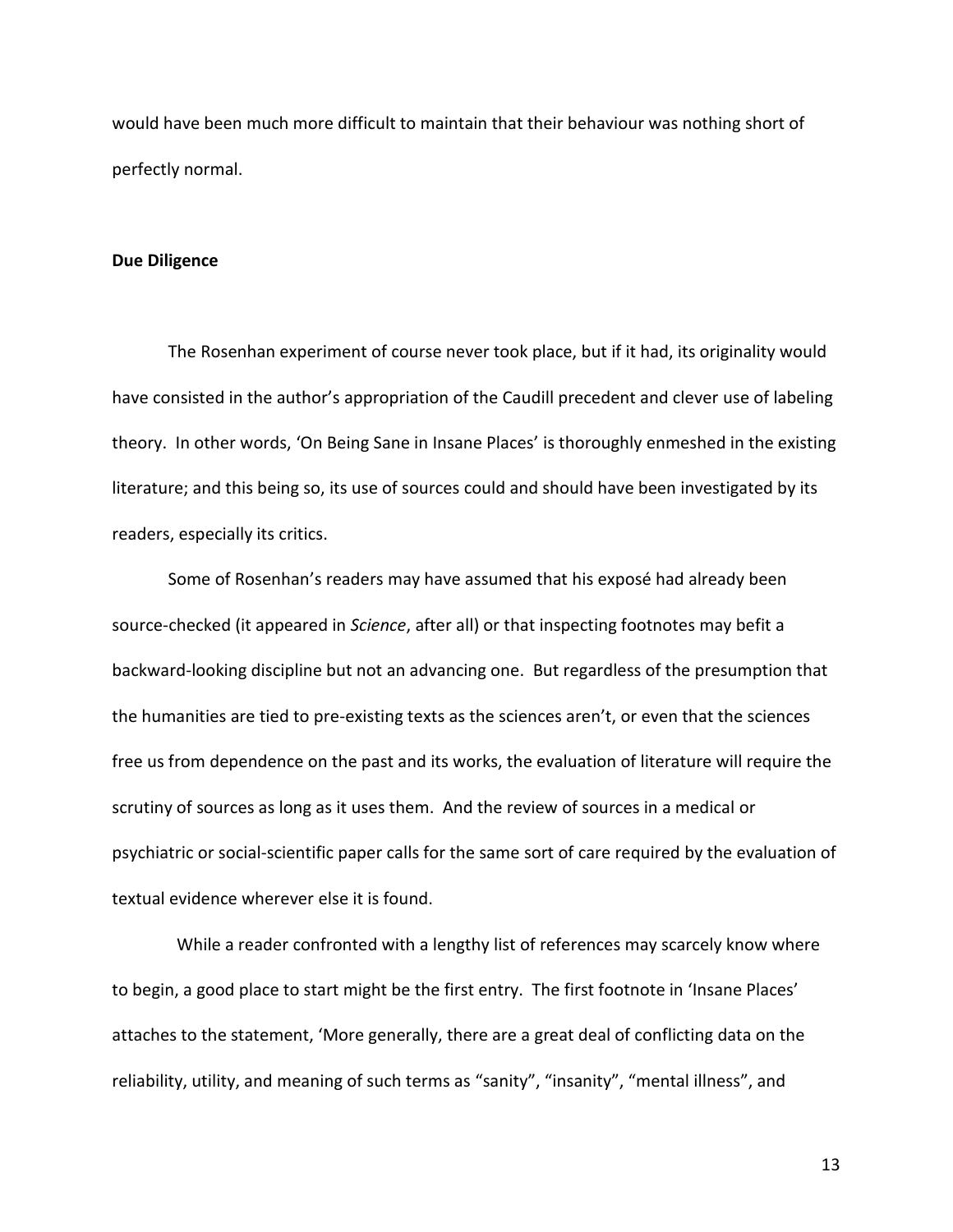"schizophrenia"'. The note itself refers the reader to two comprehensive reviews, one published in 1967, one in 1971, neither of which happens to mention sanity or insanity.<sup>36</sup> Readers might also investigate evidentiary support for an article's more ambitious claims. In support of the claim that the labeled patient will inevitably internalise and even live out his or her diagnosis, Rosenhan, as we know, directs the reader to a work of theory offering highly qualified support for the claim itself. (While all other footnotes are numbered consecutively in the text of 'Insane Places', the Scheff note appears between numbers 15 and 16 even though it is number 5.) If readers had looked into Scheff's *Being Mentally Ill*, which finds in the end only an equivocal preponderance of evidence in favour of labeling theory, they might have marveled that Rosenhan found this theory confirmed each and every time he tested it: twelve times out of twelve. How flawlessly he replicated his own results! Even as social science, like the medical literature, came to confront its replication problem, 'Insane Places', with its improbable success rate stood decade after decade until at last it was exposed as a sham. It need not have stood so long.

If Rosenhan actually believed that by invoking the theory of the cold mother as the cause of schizophrenia, psychiatrists can somehow make a normal person become schizophrenic, he shows no such metamorphosis in 'Insane Places'. The discussion of the coldmother theory does, however, lead to his claim that patients are destined to live their diagnosis, and attached to the discussion is a footnote about the power of self-fulfilling labels: note 15.<sup>37</sup> The reader who follows up on the reference to Scheff comes to see that it similarly masks an inability to offer evidence of any kind in favour of the proposition that labeled patients will 'eventually' live their label. The reader who follows up on the rather ostentatious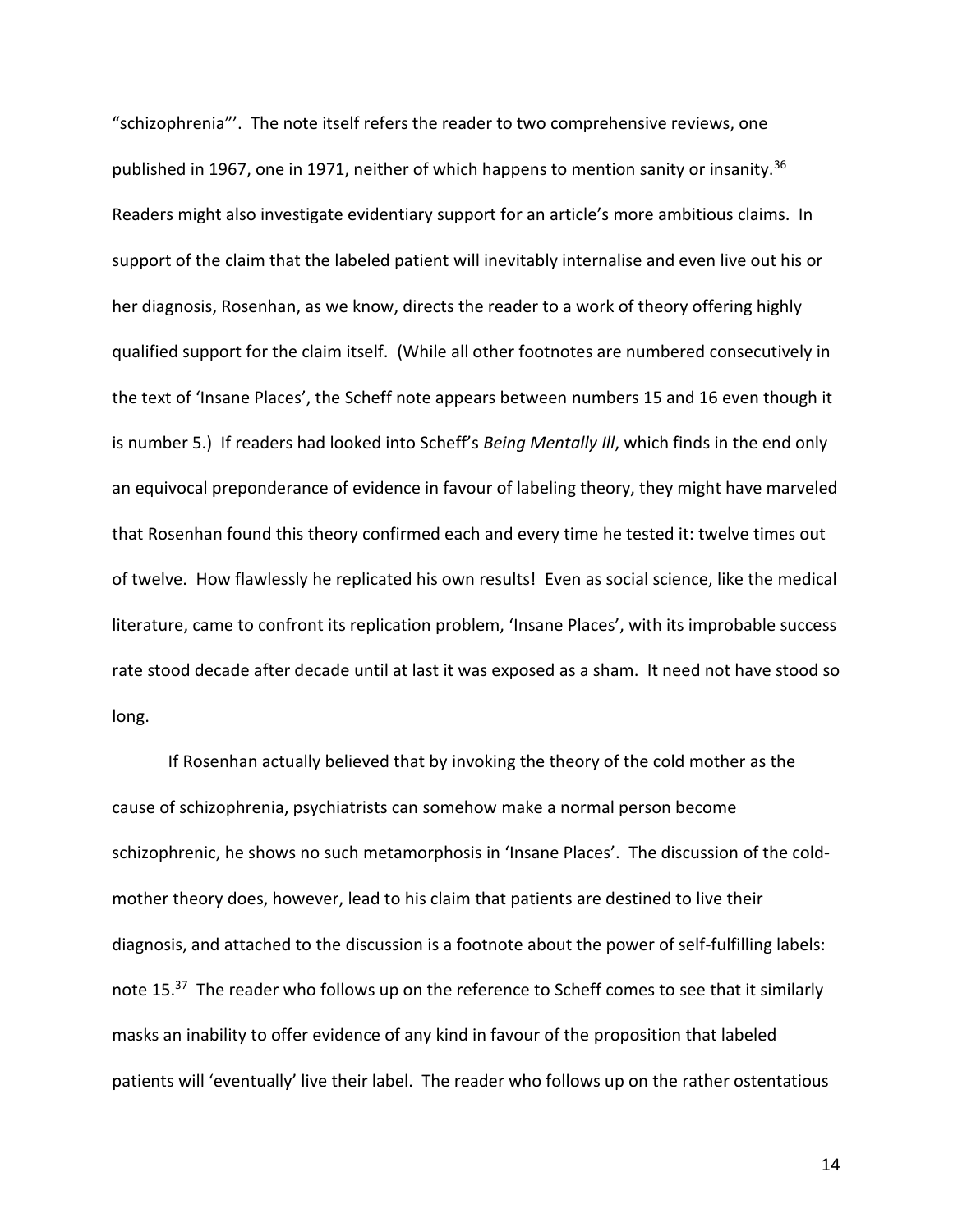reference to Gove's critique of labeling theory in footnote 3 of 'Insane Places' may begin to wonder about a study in which each and every patient presenting at the door of a public hospital gains admission: another success rate of 100%. A reader whose attention is caught by two sources coincidentally named Phillips finds that Rosenhan misrepresents both, albeit in dissimilar ways. Similarly, by placing himself in the Caudill tradition of the surreptitious observer, Rosenhan invites a review of what Caudill actually said. It is much as if Rosenhan enjoyed flirting with danger by citing one work after another that does not fit his text. If he had planted clues that his study was a hoax, he could hardly have given better ones than some of his footnotes. Unfortunately, readers were too distracted with the drama of the pseudopatients (so convincingly rendered by Rosenhan) to concern themselves with cited sources. Even Spitzer's cogent refutation of Rosenhan leaves the issue of abused sources untouched while subtly hinting at the author's dishonesty.<sup>38</sup>

A chapter of Susannah Cahalan's investigation of 'Insane Places' looks into its sixth footnote, a particularly cunning aside in which Rosenhan professes to have omitted the data of one pseudo-patient in the interest of his study's integrity. (The title of the chapter is 'The Footnote'.) Of course, the exposure of the Rosenhan study as a fabrication 50 years after the fact could not undo the damage that had been done over the decades when it stood as an electrifying demonstration of the evils of psychiatry in general, and psychiatric labels in particular. Given that Spitzer chose to protect Rosenhan's secret, probably nothing but the unmasking of Rosenhan's practice of misrepresentation could have prevented 'On Being Sane in Insane Places' from being canonised. And to establish Rosenhan's malpractice, all that was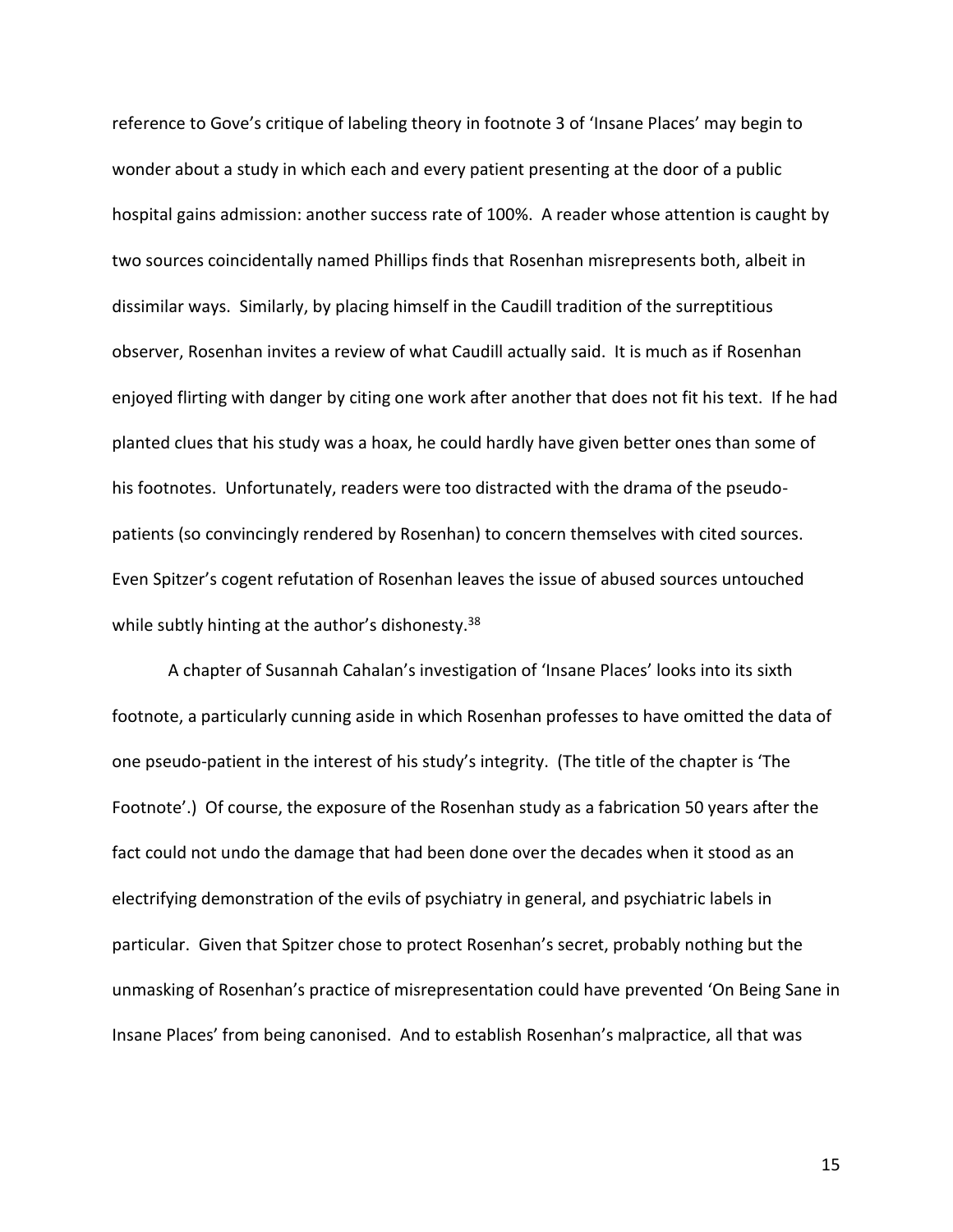necessary was due diligence. Readers need only have investigated with ordinary care the first of his footnotes, or the reference to Scheff immediately preceding note 6, or the spurious citation of Crocetti and Lemkau in note 3 or Zigler and Phillips in note 16 or Sarbin and Mancuso in note 19, or even the reference to Caudill after 'Insane Places' was published. All of these misrepresentations are glaring—and no tradition decrees that gentlemen don't open each other's footnotes.

# Bibliography

Cahalan, S. *The Great Pretender: The Undercover Mission that Changed Our Understanding of Madness*. New York: Grand Central, 2019.

Caudill, W. *The Psychiatric Hospital as a Small Society*. Cambridge, Mass.: Harvard University Press., 1958.

Caudill, W. Redlich, F., Gilmore, H. and Brody, E. 'Social Structure and Interaction Processes on a Psychiatric Ward'. *American Journal of Orthopsychiatry* 22 (1952): 314-34.

Crocetti, G. and Lemkau, P. 'On Rejection of the Mentally Ill'. *American Sociological Review* 30 (1965): 577-78.

Farina, A. and Ring, K. 'The Influence of Perceived Mental Illness on Interpersonal Relations'. *Journal of Abnormal Psychology* 70 (1965): 47-51.

Goldman, A., Bohr, R., and Steinberg, T. 'On Posing as Mental Patients: Reminiscences and Recommendations'. *Professional Psychology* 1 (1970): 427-34.

Gove, W. 'Societal Reaction as an Explanation of Mental Illness: An Evaluation'. *American Sociological Review* 35 (1970): 873-84.

Grafton, A. *The Footnote: A Curious History.* Cambridge, Mass.: Harvard University Press, 1997.

Ioannidis, J. 'Clinical Trials: What a Waste'. *BMJ* 349 (2014): 349:g7089; doi: 10.1136/bmj.g7089. 2014.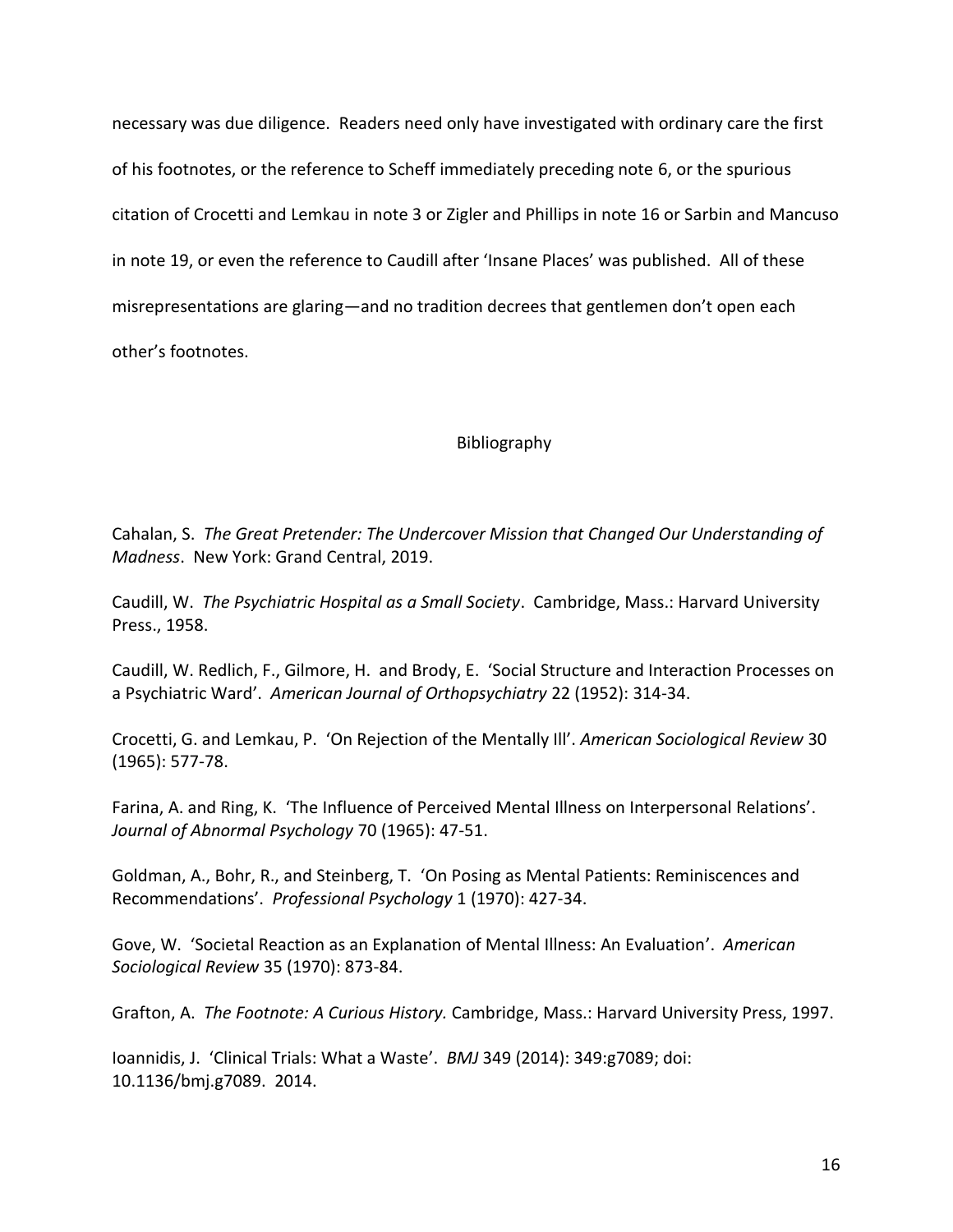Justman, S. 'Buried in Silence: Homosexuality and the Feighner Criteria'. *Philosophy, Psychiatry, & Psychology* 27 (2020): 283-98.

Kienle, G. and Kiene, H. 'The Powerful Placebo Effect: Fact or Fiction?' *Journal of Clinical Epidemiology* 50 (1997): 1311-18.

Phillips, D. 'Rejection: A Possible Consequence of Seeking Help for Mental Disorders'. *American Sociological Review* 28 (1963): 963-72.

Phillips L. and Draguns, J. 'Classification of the Behavior Disorders'. *Annual Review of Psychology* 22 (1971): 447-82.

Rosenhan, D. 'Madness: In the Eye of the Beholder'. *Contemporary Psychology: APA Review of Books* 13 (1968): 360-61.

Rosenhan, D. 'On Being Sane in Insane Places'. *Science* 179 (1973): 250-58.

Rosenhan, D. 'The Contextual Nature of Psychiatric Diagnosis'. *Journal of Abnormal Psychology*  84 (1975): 462-74.

Sarbin, T. and Mancuso, J. 'Failure of a Moral Enterprise: Attitudes of the Public Toward Mental Illness'. *Journal of Consulting and Clinical Psychology* 35 (1970): 159-73.

Scheff, T. *On Being Mentally Ill: A Sociological Theory*. Chicago: Aldine, 1966.

Scheff, T. 'The Labelling Theory of Mental Illness'. *American Sociological Review* 39 (1974): 444-52.

Spitzer, R. 'On Pseudoscience in Science, Logic in Remission, and Psychiatric Diagnosis: A Critique of Rosenhan's "On Being Sane in Insane Places"'. *Journal of Abnormal Psychology* 84 (1975): 442-52.

Zigler, E. and Phillips, L. (a). 'Social Competence and Outcome in Psychiatric Disorder'. *Journal of Abnormal and Social Psychology* 63 (1961): 264-71.

Zigler, E. and Phillips, L. (b) 'Psychiatric Diagnosis: A Critique'. *Journal of Abnormal and Social Psychology* 63 (1961): 607-18.

Zubin, J. 'Classification of the Behavior Disorders'. *Annual Review of Psychology* 18 (1967): 373- 406.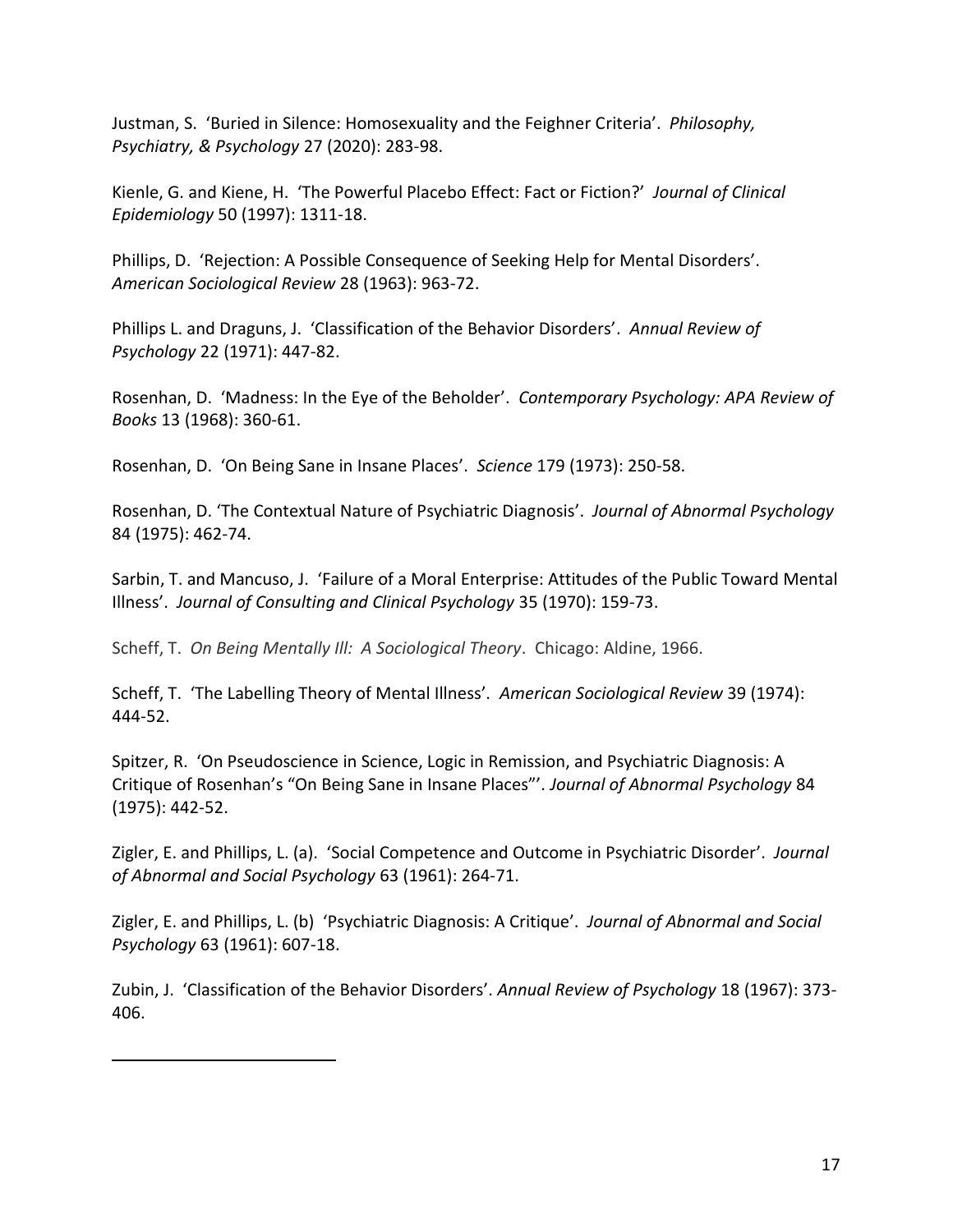1 J Ioannidis (2014), 'Clinical Trials: What a Waste', *BMJ* 349: 349:g7089; doi: 10.1136/bmj.g7089.

<sup>2</sup> A Grafton (1997), *The Footnote: A Curious History* (Cambridge, Mass.: Harvard University Press), 99f.

<sup>3</sup> G Kienle and H Kiene (1997), 'The Powerful Placebo Effect: Fact or Fiction?', *Journal of Clinical Epidemiology* 50: 1311-18.

<sup>4</sup> D Rosenhan (1973), 'On Being Sane in Insane Places', *Science* 179: 250-58.

<sup>5</sup> S Justman (2020). 'Buried in Silence: Homosexuality and the Feighner Criteria', *Philosophy, Psychiatry, & Psychology* 27: 283-98.

<sup>6</sup> S Cahalan (2019). *The Great Pretender: The Undercover Mission that Changed Our Understanding of Madness* (New York: Grand Central), 197.

<sup>7</sup> Rosenhan (1973), 251.

<sup>8</sup> W Caudill, F Redlich, H Gilmore, and E Brody (1952), 'Social Structure and Interaction Processes on a Psychiatric Ward', *American Journal of Orthopsychiatry* 22 (1952): 315. For a case of pseudo-patients authorised by hospital administration, see A Goldman, R Bohr, and T Steinberg (1970), 'On Posing as Mental Patients: Reminiscences and Recommendations', *Professional Psychology* 1: 427-34.

<sup>9</sup> Cahalan.

<sup>10</sup> Cahalan, 183.

<sup>11</sup> Rosenhan (1973), 251.

<sup>12</sup> D Rosenhan (1975). 'The Contextual Nature of Psychiatric Diagnosis', *Journal of Abnormal Psychology* 84: 469.

<sup>13</sup> W Gove (1970), 'Societal Reaction as an Explanation of Mental Illness: An Evaluation', *American Sociological Review* 35: 877.

<sup>14</sup> Gove, 880.

<sup>15</sup> Rosenhan (1973), 254.

<sup>16</sup> T Scheff (1966), *On Being Mentally Ill: A Sociological Theory* (Chicago: Aldine).

<sup>17</sup> Scheff, 197-98.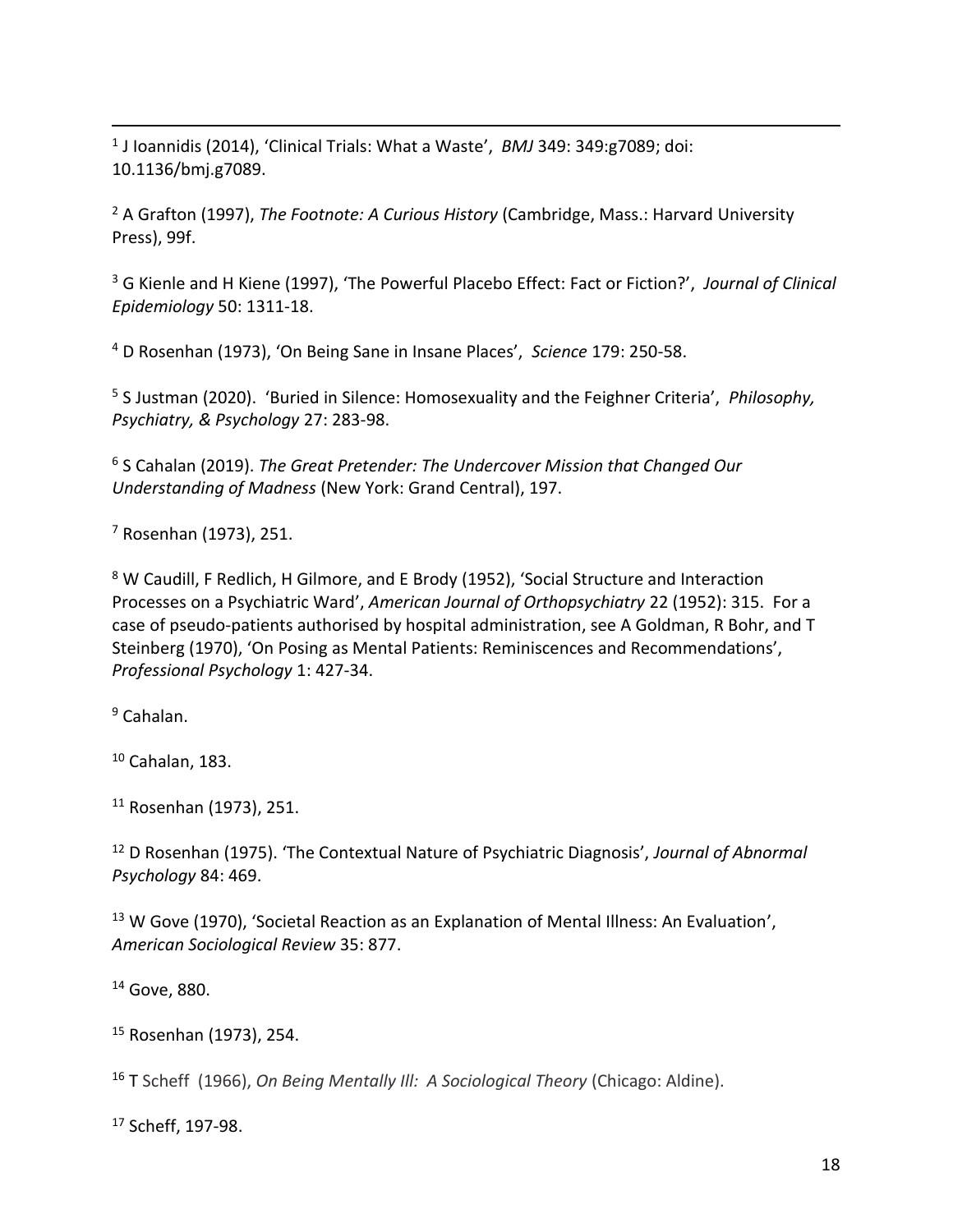<sup>18</sup> D Rosenhan (1968), 'Madness: In the Eye of the Beholder', *Contemporary Psychology: APA Review of Books* 13: 361.

<sup>19</sup> T Scheff (1974), 'The Labelling Theory of Mental Illness', *American Sociological Review* 39: 444-52.

<sup>20</sup> R Spitzer (1975), 'On Pseudoscience in Science, Logic in Remission, and Psychiatric Diagnosis: A Critique of Rosenhan's "On Being Sane in Insane Places"', *Journal of Abnormal Psychology* 84: 444.

<sup>21</sup> Rosenhan (1973), 254.

<sup>22</sup> T Sarbin and J Mancuso (1970), 'Failure of a Moral Enterprise: Attitudes of the Public Toward Mental Illness', *Journal of Consulting and Clinical Psychology* 35: 169.

<sup>23</sup> G Crocetti and P Lemkau (1965), 'On Rejection of the Mentally Ill', *American Sociological Review* 30: 577-78.

<sup>24</sup> Rosenhan (1973), 254.

 $25$  A Farina and K Ring (1965), 'The Influence of Perceived Mental Illness on Interpersonal Relations', *Journal of Abnormal Psychology* 70: 47.

<sup>26</sup> Farina and Ring, 51.

<sup>27</sup> D Phillips (1963), 'Rejection: A Possible Consequence of Seeking Help for Mental Disorders'. *American Sociological Review* 28: 963-72.

<sup>28</sup> Rosenhan (1973), 254.

<sup>29</sup> E Zigler and L Phillips (1961), 'Psychiatric Diagnosis: A Critique', *Journal of Abnormal and Social Psychology* 63: 607-18.

<sup>30</sup> Zigler and Phillips, 615.

<sup>31</sup> E Zigler and L Phillips (1961), 'Social Competence and Outcome in Psychiatric Disorder'. *Journal of Abnormal and Social Psychology* 63: 264-71.

<sup>32</sup> Rosenhan (1975), 469.

<sup>33</sup> Caudill, Redlich, Gilmore and Brody, 315.